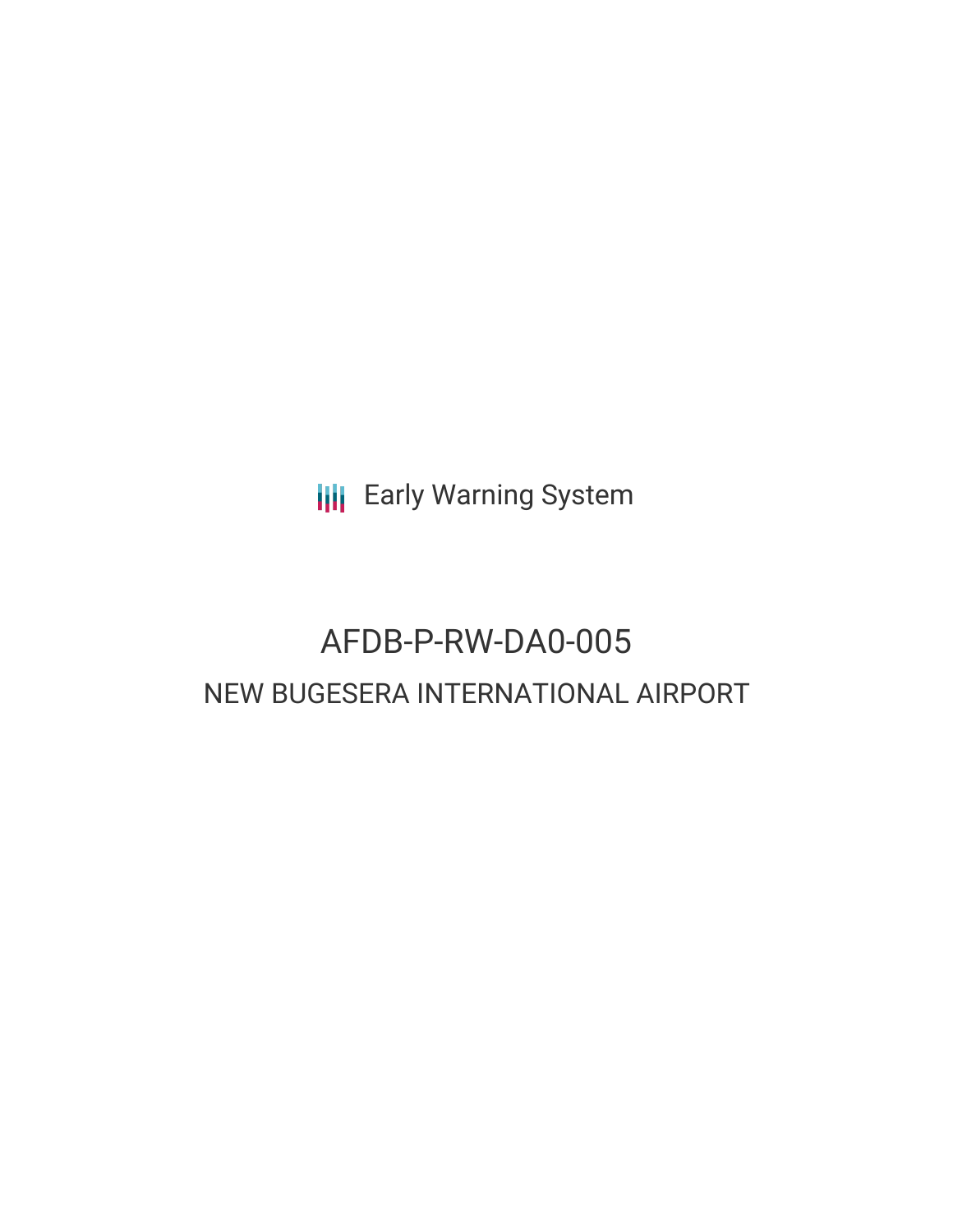

## **Quick Facts**

| <b>Countries</b>              | Rwanda                          |
|-------------------------------|---------------------------------|
| <b>Financial Institutions</b> | African Development Bank (AFDB) |
| <b>Status</b>                 | Proposed                        |
| <b>Bank Risk Rating</b>       |                                 |
| <b>Voting Date</b>            | 2017-12-13                      |
| <b>Borrower</b>               | Government of Rwanda            |
| <b>Sectors</b>                | Infrastructure                  |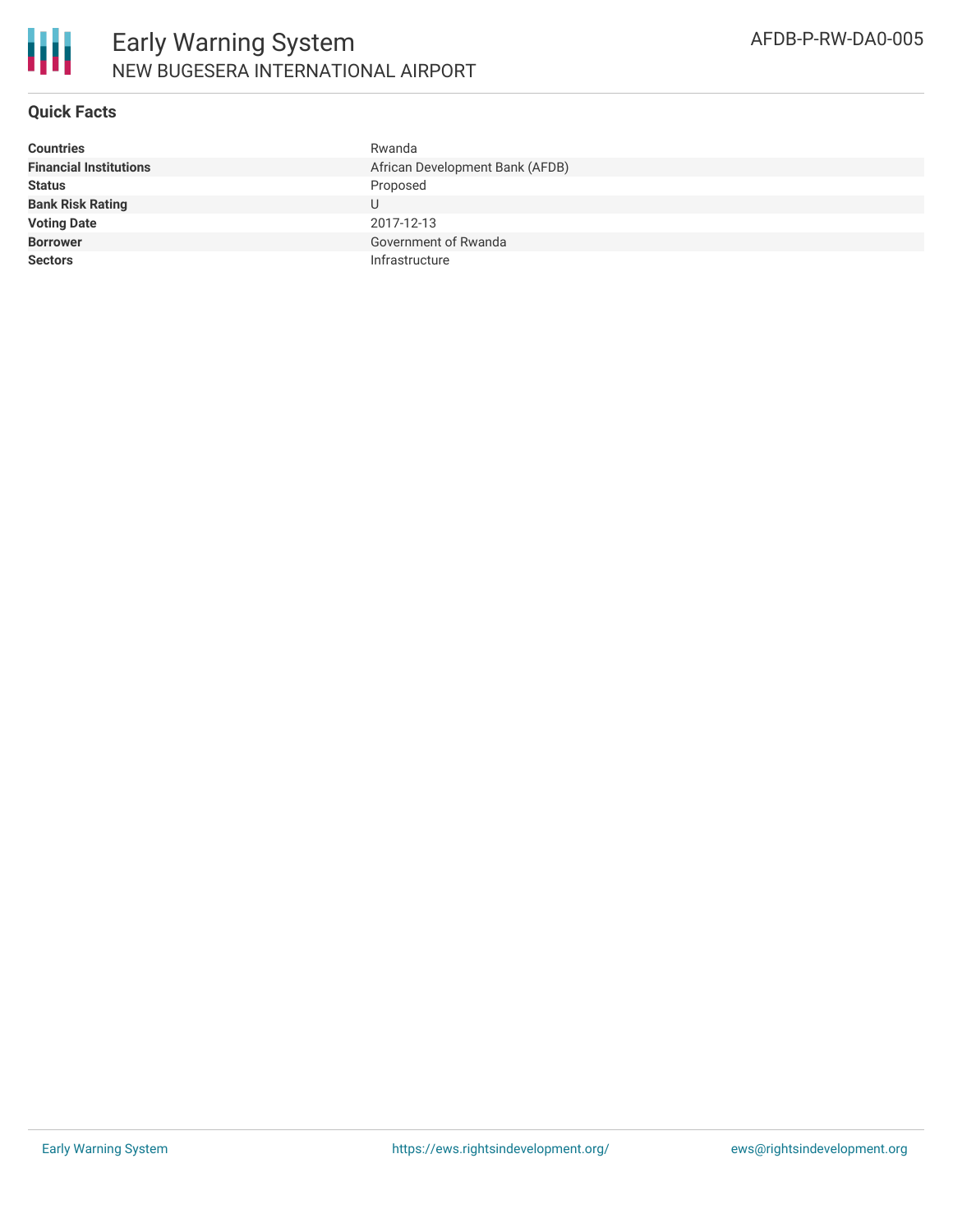

## **Project Description**

The construction, operation and financing of a greenfield airport, the New Bugesera International Airport ("NBIA") under a 25 year concession located 27km from Kigali, Rwanda near the town of Nyamata (the "Project"). The NBIA will have a terminal capacity of 1.8 m passengers per year a 3,750m runway, retail, cargo, air traffic control and car parking, etc. The NBIA will serve as the main airport in Kigali in replacement of the existing Kigali International Airport ("KIA") which cannot longer support the fleet expansion. The Board approval is expected by Dec 2017, F/C is expected by Apr 2018 and construction is to be completed by the end of 2019.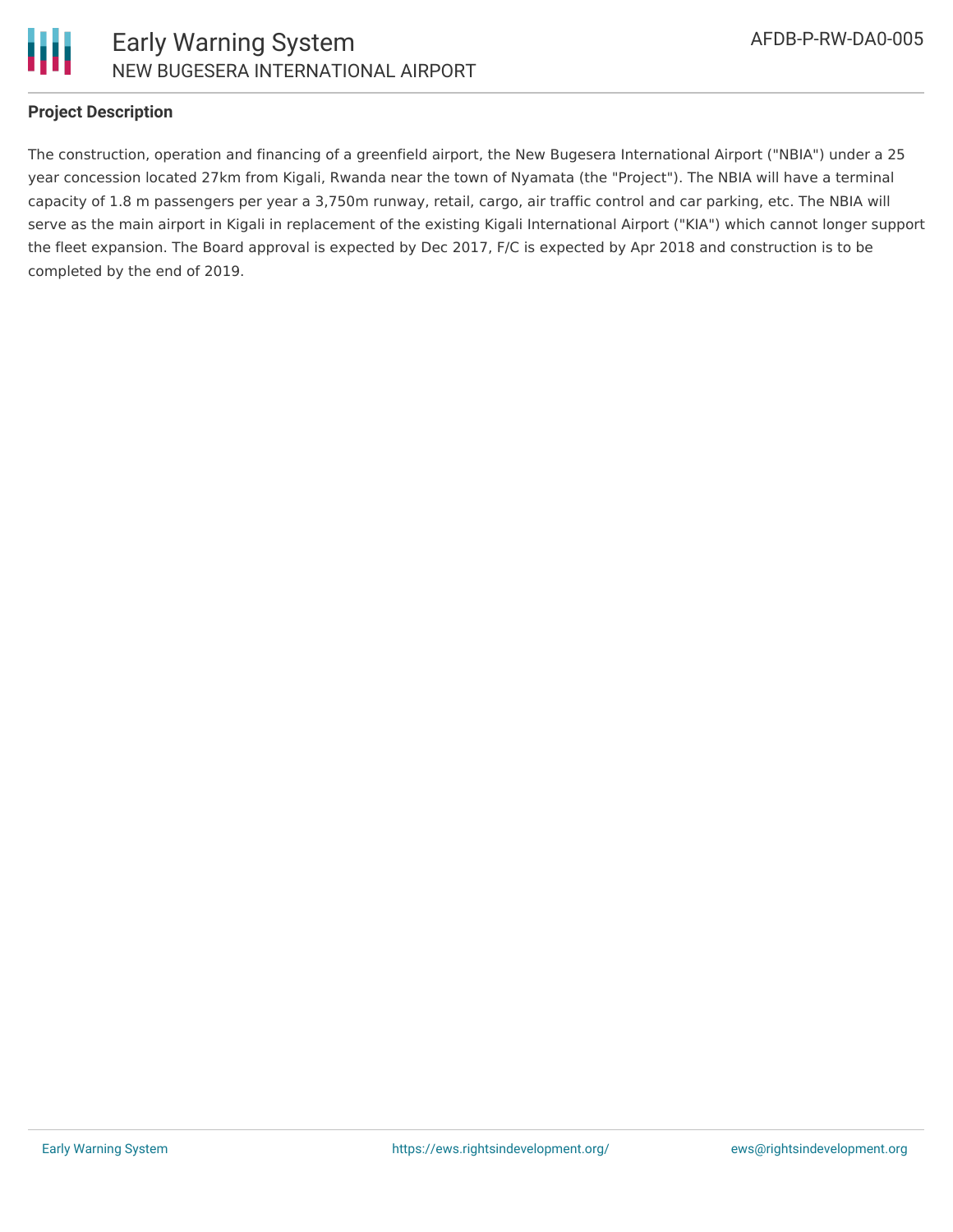## 朋 Early Warning System NEW BUGESERA INTERNATIONAL AIRPORT

### **Investment Description**

African Development Bank (AFDB)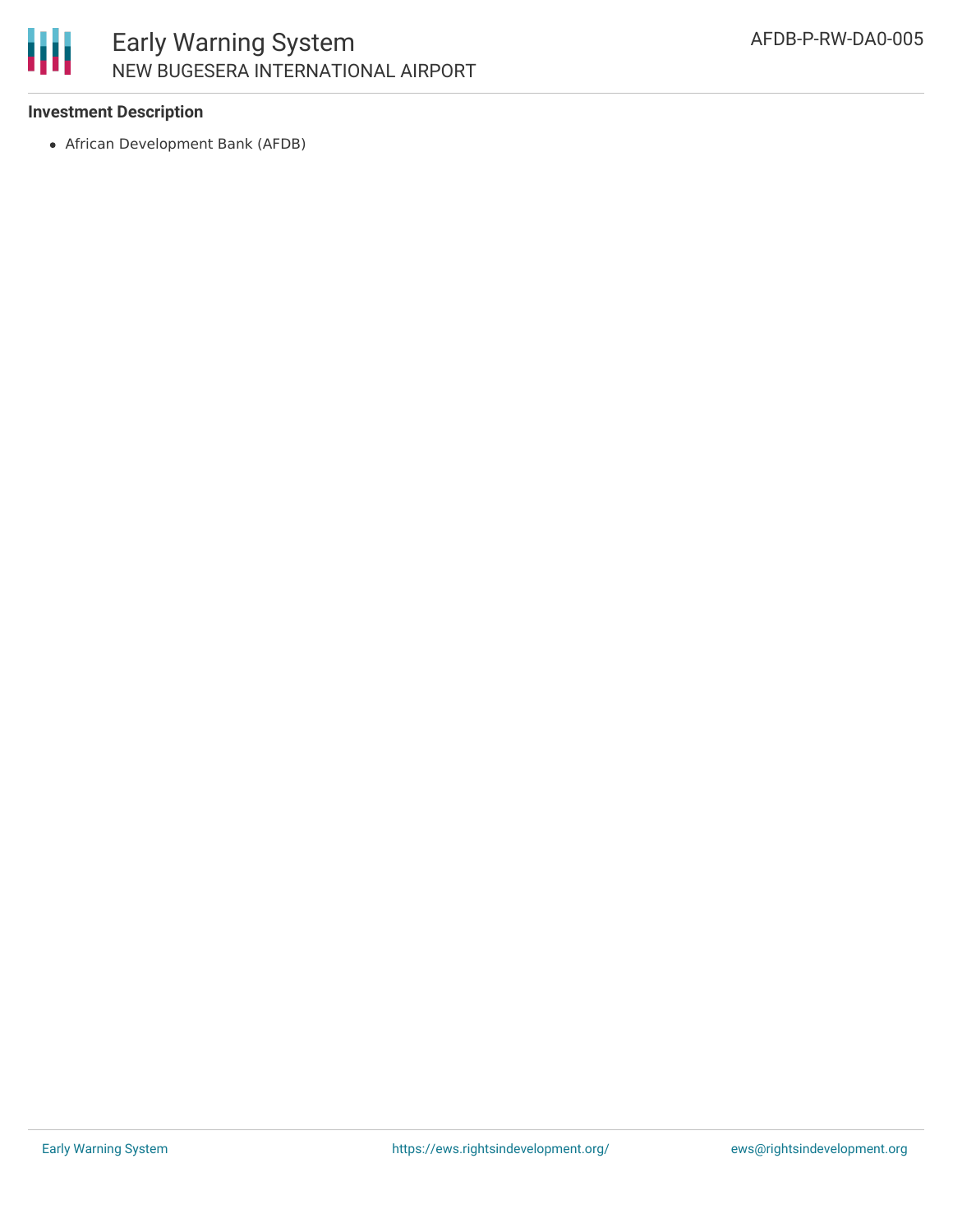

### **Contact Information**

KINOSHITA Naoshige - PISD1

#### ACCOUNTABILITY MECHANISM OF AfDB

The Independent Review Mechanism (IRM), which is administered by the Compliance Review and Mediation Unit (CRMU), is the independent complaint mechanism and fact-finding body for people who have been or are likely to be adversely affected by an African Development Bank (AfDB)-financed project. If you submit a complaint to the IRM, it may assist you by either seeking to address your problems by facilitating a dispute resolution dialogue between you and those implementing the project and/or investigating whether the AfDB complied with its policies to prevent environmental and social harms. You can submit a complaint electronically by emailing crmuinfo@afdb.org, b.kargougou@afdb.org, b.fall@afdb.org, and/or s.toure@afdb.org. You can learn more about the IRM and how to file a complaint at https://www.afdb.org/en/independent-review-mechanism/.